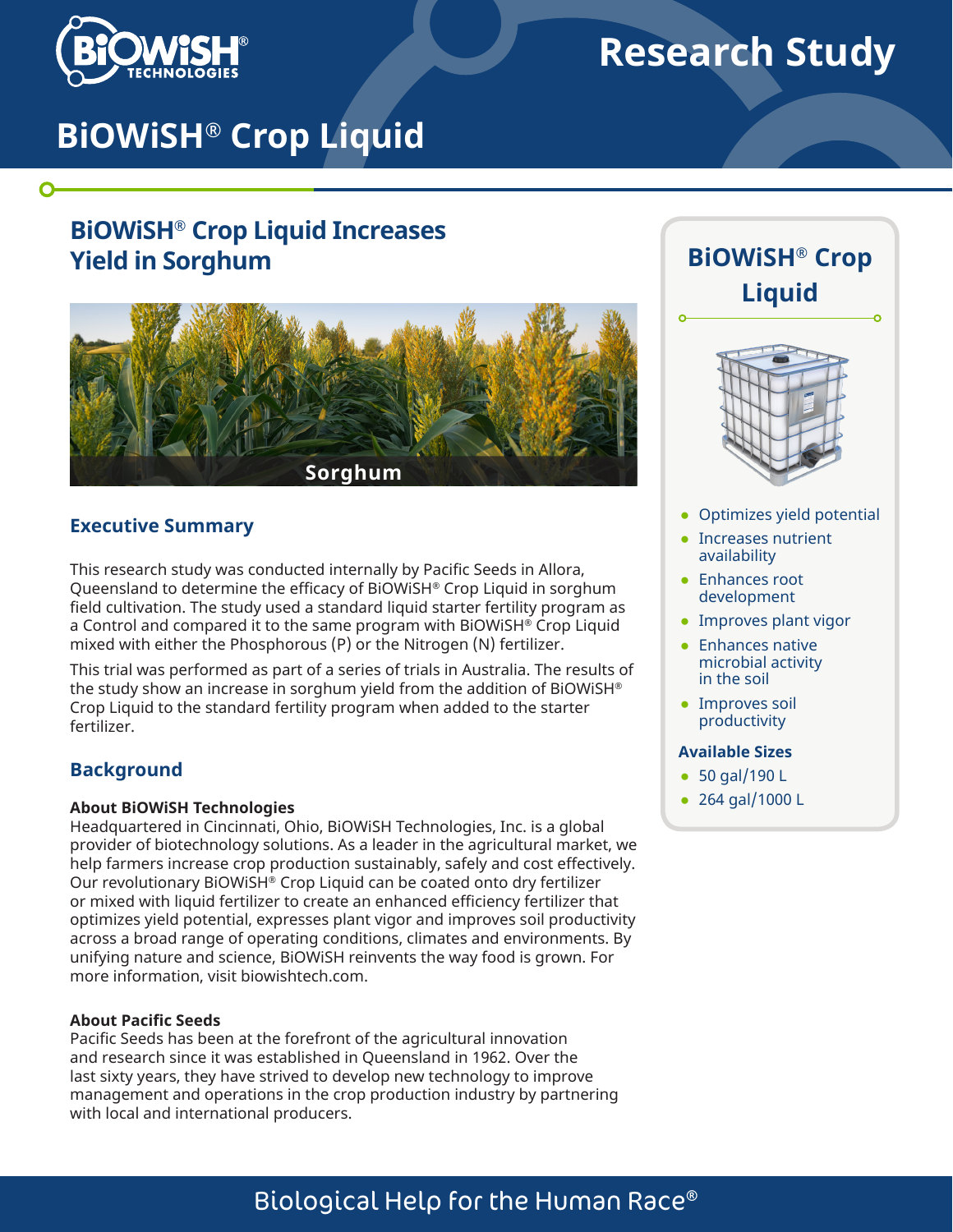## **Objectives**

The purpose of this study was to determine the impact of BiOWiSH® Crop Liquid mixed with two common fertilizer products on the yield and economic benefits of sorghum production in the state of Queensland in northeastern Australia.

#### **Implementation Program**

The study was conducted in Allora, which is located in the Southern Downs Region of Queensland, Australia. The field was conventional tillage production of sorghum (sorghum bicolor). A completely random block design was adopted. The experiment was set up with three treatments and each treatment had three replicates. There were four rows in each plot, and each row had a length of 100 m (328 ft). The study included three fertilizer treatments: Control, Control + BiOWiSH® Crop Liquid added to the Phosphorous (P) fertilizer and Control + BiOWiSH® Crop Liquid added to the Nitrogen (N) fertilizer. The Control is a standard conventional grower fertilizer program, which is defined as the conventional program used by growers in the area according to Pacific Seeds. The trial design is as follows:

| <b>Treatment</b>                            | <b>Fertilizer</b>                      | <b>Application Rate</b><br>L/ha<br>[gal/acre] | <b>Application Phase</b> |  |
|---------------------------------------------|----------------------------------------|-----------------------------------------------|--------------------------|--|
| Control                                     | (P) fertilizer 9-11-0-0                | 70<br>$[7]$                                   | In-furrow at planting    |  |
|                                             | 200<br>(N) fertilizer 43-0-0<br>$[21]$ |                                               | Banded at planting       |  |
| Control + BiOWiSH®<br>added to P Fertilizer | 70<br>(P) fertilizer 9-11-0-0<br>$[7]$ |                                               | In-furrow at planting    |  |
|                                             | (N) fertilizer 43-0-0                  | 200<br>$[21]$                                 | Banded at planting       |  |
| Control + BiOWiSH®<br>added to N Fertilizer | (P) fertilizer 9-11-0-0                | 70<br>$[7]$                                   | In-furrow at planting    |  |
|                                             | (N) fertilizer 43-0-0                  | 200<br>$[21]$                                 | Banded at planting       |  |

*\*BiOWiSH® Crop Liquid used at manufacturer's recommended rate.* 

# Biological Help for the Human Race®